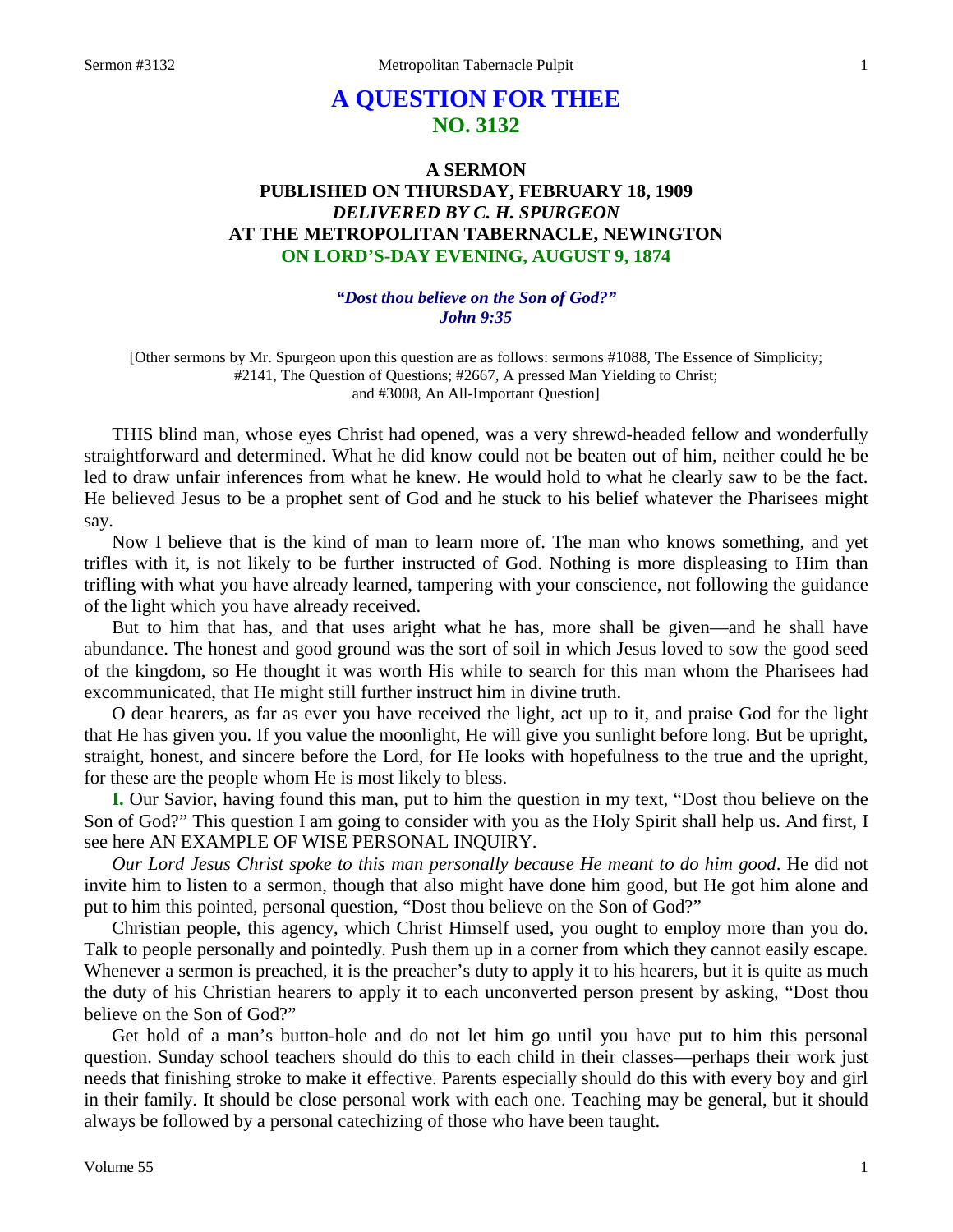*Our Savior put this question to the man when they were alone*. He did not ask him this while there were dozens of people around them. It might have been very awkward for the man if He had done so. But getting him by himself, Christ said to him, "Dost thou believe on the Son of God?"

You, also, dear friends, will find this to be a very useful way of working for Christ, because it will often bring men to a crisis. They are, possibly, halting between two opinions. Perhaps in their own minds, they have a sort of notion that they do believe in Jesus, and yet they really do not. So, when they are pointedly requested to say whether they do or do not believe in Him, it helps them to understand their true position, and very frequently it drives them out of a wrong position into a right one.

In the case of the man whose eyes Christ had opened, the question, "Dost thou believe on the Son of God?" led to the discovery of a very serious flaw in his condition. He was spiritually ignorant—he did not know the Savior even though He was standing close beside him and talking to him. He said, "Who is he, Lord, that I might believe on him?"

That lamentable ignorance on his part might not have been discovered by him if the question had not been so pointedly and plainly put to him, "Dost thou believe on the Son of God?" That question led to the removal of his ignorance, brought him into clearer light, and ended in his saying, "Lord, I believe," and in his falling down to worship the Savior of whose deity he had just before been ignorant.

May I, then, without enlarging upon this point, earnestly urge upon my Christian brethren and sisters the wisdom of often using this agency of pushing the individual sinner up into a corner and saying to him, "Dost thou believe?"

When we are publicly instructing people, we are very often like persons who are building a great bonfire. We bring barrels, and faggots, and coals, and I know not what, and keep on heaping up the pile, yet there is no bonfire. What we need is a match to set light to the pile, and very often, that pointed, personal question, "Dost thou believe?" pressed right home upon the individual hearer, is just like the lighted match thrust in among the combustible materials—and so the instruction already given becomes profitable and effective.

Have you ever used this method, dear friends? I believe that, in many cases, parents go on with family prayer and instructing their children in divine things, yet their boy is not a decided Christian because his father does not take him into the study, or into the little quiet parlor and put his arms round his neck, and pray for him, and say to him, "My dear boy, have you really given yourself to Jesus Christ?"

And when a mother does that, oh, how many boys and girls have been brought to Jesus by those earnest personal inquiries from a mother whose tearful eyes give still greater force to her loving entreaties! I think that most Sunday school teachers will tell you that when they have persistently charged home the truth—of course, all other points being attended to as well—when they have persistently charged home the truth upon the individual conscience, they have seen greater immediate results than they have had from their more general teaching.

I pray God to make us ministers more personal in our preaching. I have sometimes felt, when I have heard a sermon, as if the people whom that sermon concerned must have lived in the moon or on the planet Saturn, but that they certainly did not live down here on this earth. The congregation was addressed as though we were all very good respectable people—and if the preacher had told us what we really were, somebody would have been sure to exclaim, "I can't hear such a preacher as that. He is so shockingly personal." But to be personal, in the sense of being faithful to each one of our hearers, is a mark of excellence in a Christian minister.

And instead of being condemned for being thus personal, we should be commended for being what we were intended to be. We were sent by God to be personal and to deliver personal messages, as Nathan did to David when he said to him, "Thou art the man." I wish it were possible for us, in a wise and prudent manner, to be more closely personal than we ever have been—and so to imitate our Savior's example of wise personal inquiry when He said to this man, "Dost thou believe on the Son of God?"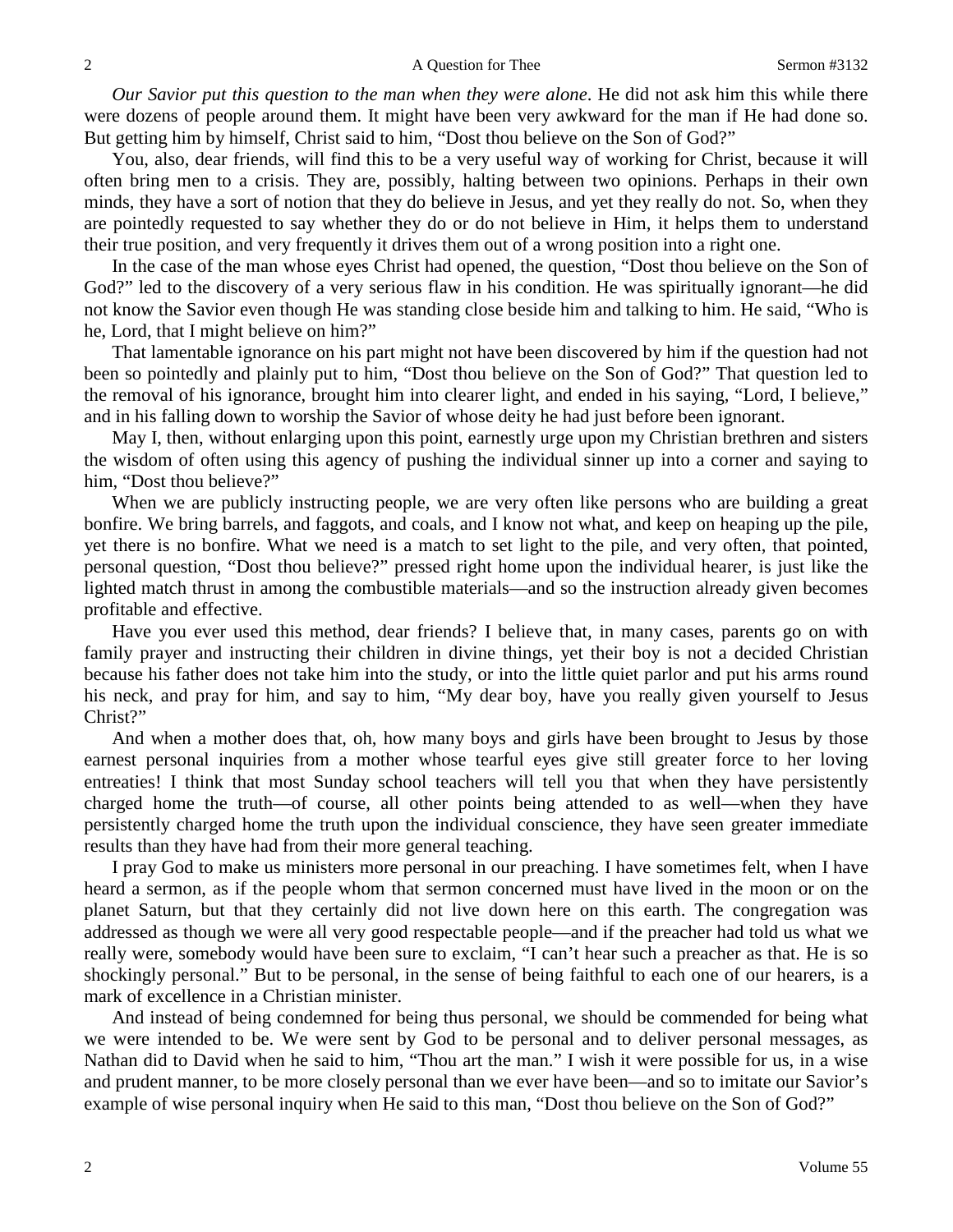**II.** Now, secondly, anyone who is thoughtful can perceive, in our Savior's question, AN INDICATION OF THE VITAL POINT OF CHARACTER.

Jesus Christ said to this man, "Dost thou believe on the Son of God?" *He had been aggrieved by the conduct of the Pharisees*. They would not believe him. They had been prejudiced against him and they had put him out of the synagogue—so Jesus Christ seemed to say to him, "Yes, I see how wrongly they have acted towards you and I see how truthful and courageous you have been, but the Pharisees do not believe on me and that is the reason of their prejudice against Me—but do *you believe* on Me?"

It is quite possible for you not to take part with skeptics and opposers of the Gospel and yet, after all, you may not be, yourself a believer in Christ. So I put the question again to each one of you, "Dost thou believe on the Son of God?" I want this question to come home to you, good, amiable, excellent people, who never did oppose Jesus Christ in your whole lives and who do not intend to do so—and who are very vexed that there should be any Pharisees who do such things.

Still, do you really believe in Jesus Christ yourselves? That is the vital point. It is not enough to be a non-opposer—you must personally be an adherent of the Lord Jesus Christ, for He said, "He that is not with me is against me; and he that gathereth not with me, scattereth abroad."

*This man had also been suffering for Jesus Christ's sake*. He had been browbeaten and abused by the Pharisees, and now he had been put out of the synagogue. But Jesus seems to say to him, "Yes, it is well that you should suffer for the truth's sake, and for believing that I am a prophet—but that is not enough. 'Dost thou believe on the Son of God?'"

Some of you, perhaps, will persist in attending a place of worship, though you have to suffer a great deal at home because of it. And you continue to read the Bible and other religious books though you get laughed at for doing it. And you come regularly to the prayer meetings and the week-night services though there are many who consider you foolish for doing so. All that is well, but it is not enough. You might even give your body to be burnt for Christ's sake, but if you have not faith in Him, you would not thereby be saved. This is *the* point, "Dost thou *believe* on the Son of God?"

*This man could have replied to Christ's question, "I believe that thou art a prophet*." But Jesus would still have said to him, "Dost thou believe on *the Son of God*?" To believe that Jesus is a good man and a great prophet, and that He was sent of God, is not enough. Saving faith lays hold upon both Christ's humanity and His deity. We must believe in Him as the Son of Mary and the Son of God, truly Son of man, yet just as truly Son of God. There must be genuine faith in the deity of the Savior, or I do not see anything in the Word of God which gives even a glimmer of hope to the soul, so I press home the question upon each one here, "Dost thou believe on the Son of God?"

"Well," says someone, "I believe the Bible. I am not an opponent of Christ and I have even suffered for Christ's sake." So far, so good. But "Dost thou believe on the Son of God?" Have you given up all other ground of hope and committed your soul's eternal interests to that atoning sacrifice which alone can reconcile you to God and enable God to look upon you with favor? If you have, it is well. But if you have not, it is far from well with your soul.

*This man might have said, "I have had my eyes opened.* I was blind, but now I see." Yet Christ, who had opened his eyes, said to him, "Dost thou believe on the Son of God?" Perhaps someone here says, "I have given up drunkenness." I am glad to hear it, as glad as I am to hear that this blind man's eyes were opened. "Well," says another, "I am very different from what I was twelve months ago. Through attending the means of grace, I have become, I trust, respectable, whereas before I was disreputable and given over to every evil thing." I am glad of it. I say again, as glad as when I read that this blind man's eyes were opened.

But my dear friend, that is not the main point. "Dost thou believe on the Son of God?" Morality is excellent as far as it goes, but without holiness no man shall see the Lord—and holiness far exceeds mere morality. Holiness can only be produced by a real change of heart and that real change of heart can only come through the regenerating power of the Holy Spirit which manifests itself through faith in Jesus Christ.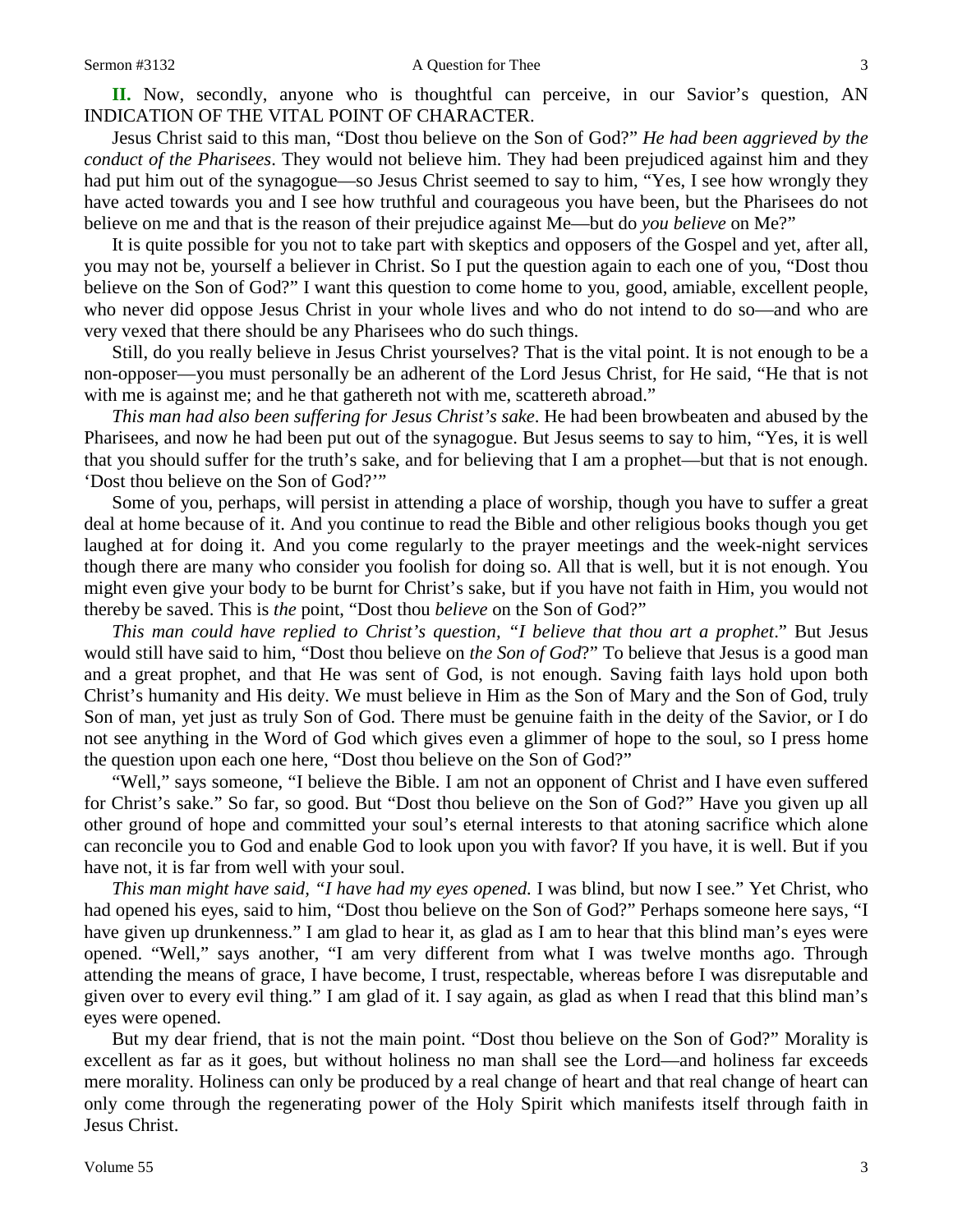Moral changes are commendable and we would be the last to say a word against them. But just as silver is not gold, so morality is not holiness, and the message we still have to deliver is this, "Ye must be born again." So we press the question of the text home upon the conscience of everyone here because it concerns the vital point of faith in Christ. I am convinced that this question, "Dost thou believe on the Son of God?" is the most important question that a man can ever have to answer. This is vitally and overwhelmingly important.

"I am a churchman," says one. "I am a Nonconformist," says another. "I am a Calvinist," says one. "I am an Arminian," says another. Well now, I am not going to ask you anything about your belief on any of these points, though I know what I think is the right view concerning all of them. But I can tell you that you may go to heaven or you may go to hell either as a Churchman or as a Nonconformist, as a Calvinist or as an Arminian—but if you believe on Jesus Christ, you shall never perish, neither shall any pluck you out of His hands. It is believing on Him that is the all-important point, so I still urge each one of you to answer the question, "Dost thou believe on the Son of God?"

**III.** Thirdly, the text seems to me to give A HINT AS TO THE REASONABLENESS OF BELIEVING IN JESUS CHRIST.

Our Savior seems to say to this man, not in words, but in reality, "You have had your eyes opened, a great deal has been done for you. Now, do you believe on the Son of God? It is a natural inference, from the opening of the eyes of a man who has been born blind, that the One who has opened them is divine—have you perceived that great truth? Do you see it now?"

"Why," I think I hear you all say, "He ought to see it. There ought certainly to be, in such a miracle as that, enough to convince him. He has been in darkness all his life, and now he has had his eyes opened, so that He who opened his eyes must be the Son of God." Very well, but what about yourselves?

You say that you believe the Bible—then how is it that you do not believe on the Son of God? You say that the testimony of God in Scripture is true. Then why do you not believe it? Why do you not trust your soul to Him who you know is able to save you? You know what faith is—then why do you not exercise it? You know that the things which you are bidden to believe are true. Then how is it that you do not believe these things?

Some of you have heard the Gospel preached many hundreds of times. A hundred and more times every year I have tried to batter away at the doors of your hearts, and sometimes you have been a great deal impressed by the truth that you have heard. You have gone home and prayed over the sermon, or you have sat here and wept under it. You have said truly that God has come very near to you—then how is it that you have not believed in Him?

You have, perhaps, seen your daughter saved. Your wife also you know to be a believer in the Lord Jesus Christ, you have seen your sister brought to Jesus, you remember what wonders of grace God wrought for your old father, and how triumphantly your dear mother went home to heaven. You believe that all this is true—then you are no atheist, no skeptic. You believe that Jesus Christ can save you and you also believe that He will save you if you trust Him. What reason can there be then why you do not trust Him?

I sometimes hear a person say, "I cannot believe." Cannot believe the truth? Do not tell me such a falsehood as that. A thing is true—then who dares to say that he cannot believe it? When you say that you cannot believe, it is a shamefully mean way of saying that you will not believe. God is true and all that God says is true—and it seems to me that being true, God ought to be believed and all that God says ought to be believed.

If a man says to me, when I state a thing positively to him, "That is not true," I am not angry with him, because it is clear to me that he does not know me, and he may think that I can lie, and I have no right to expect a good character from him until he knows me. But when he knows me, and has become my friend, and has found out my true character, if he then says to me, "I do not believe you," I feel hurt.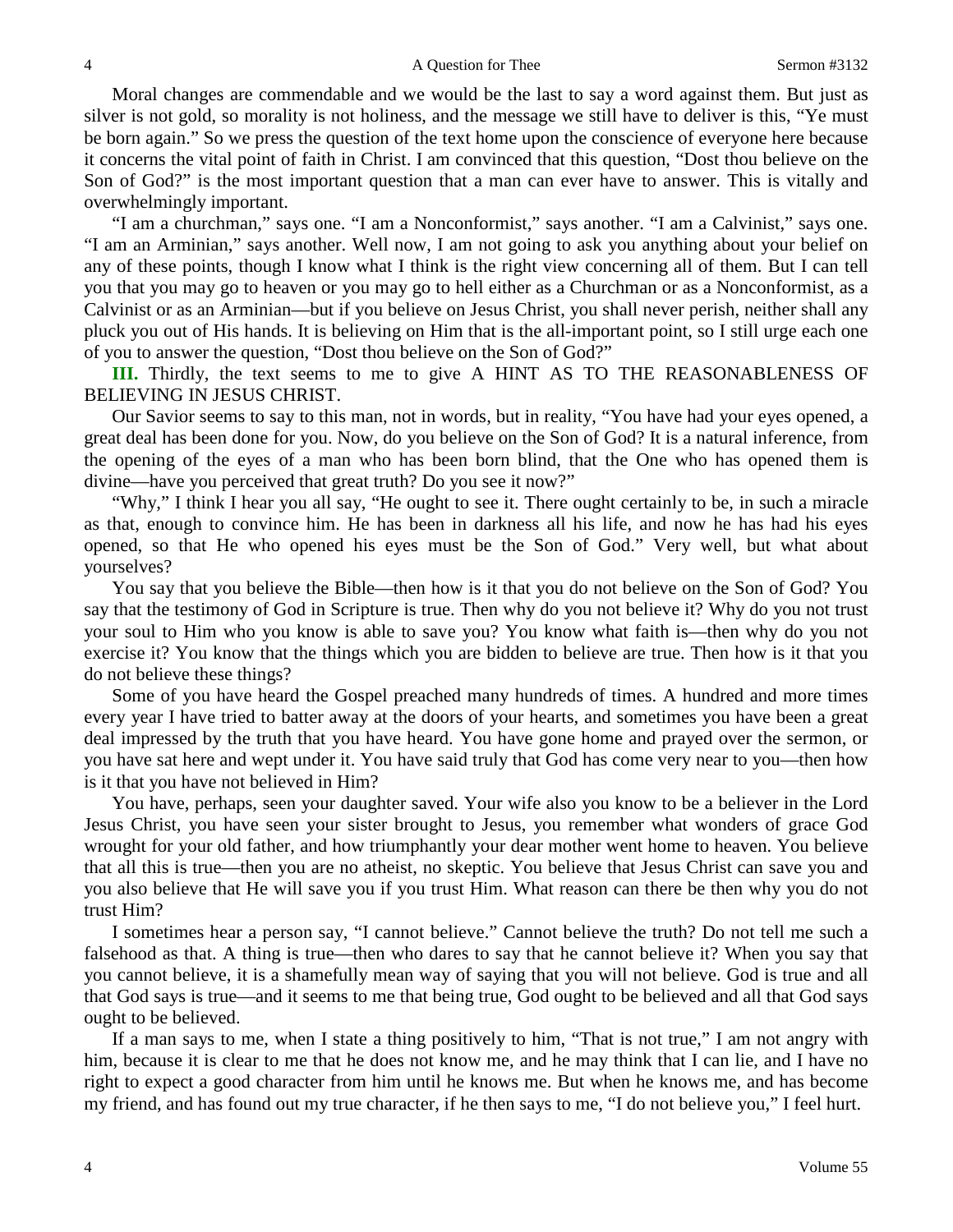But when a man says concerning what God Himself declares, "I do not believe it," that is to charge God with lying and is such a great sin that God justly says, "He that believeth not is condemned already"—as he rightly deserves to be, "because he hath not believed in the name of the only begotten Son of God."

It is very sad to think that men will not believe the very God who made them. A friend who is here from Edinburgh told me, this afternoon, a pretty story which I wish I could tell you in Scotch, but it was somewhat to this effect. A Christian, walking down Princes Street, Edinburgh, one night saw a sight that attracted his attention. An old man and an old woman were evidently looking for somebody, so he asked them for whom they were looking.

They said they were looking for their poor girl who was out upon the streets, leading a life of shame. He waited to see what would happen. By and by, they found her, and her father took hold of her with both his hands and said to her, "Lassie, will you no come home to your own father and mother?" She would not go home with them, but went away to her sin.

Well now, it seems to me that God appears thus to lay hold of sinners and say to them, "Will you not come home to me in heaven? Will you not come to my Son, Jesus Christ, who died to save just such sinners as you? Will you not yield to that gracious Spirit who loves to bring sinners to Jesus?" Christ seems to me to put it so to this man, "Your eyes have been opened—do you not believe on the Son of God?"

And He bids me remind you that you have had warnings, entreaties, invitations, privileges—you have seen the hand of God stretched out on your behalf—then will you not believe on His Son? Surely you are unreasonable if you do not.

**IV.** But I must pass on. The text seems to me to give, in the fourth place, A SUGGESTION AS TO THE BEST GROUND FOR COMFORT TO A MAN WHO IS IN TROUBLE.

Look at the man whose eyes Christ had opened. The Pharisees had cast him out of the synagogue and the consequence of his excommunication would be that nobody would employ him. "Oh, you are the man who was put out of the synagogue, are you not?" "Yes." "Well then, I can give you no work." He goes to an old friend and asks for entertainment, but the friend says, "I am sorry, but I cannot suffer you to tarry in my house. You have been put out of the synagogue and if I harbor you in my house, I also shall be excommunicated. You are now cut off from Israel, so I cannot have anything to do with you." So this poor outcast man, as he stands there, is full of trouble. Jesus Christ comes to him and in order to comfort him, He says, "Dost thou believe on the Son of God"—as much as to say, "If you do, never mind the rest."

*Jesus did not ask him to comfort himself with the thought that he had done the right thing* and had been straightforward about it—and if they had put him out, he could bear it—for he had done the right thing. There is some comfort in that thought, but if we had no comfort except what we could get out of what we ourselves had done, it would be a miserable comfort indeed. Jesus did not say to this man, "Well, you are not like those prejudiced Pharisees who have put you out of the synagogue."

There are some people who can always get comfort out of the badness of other people. They say, "Well, we are glad we are not like old So-and-so." Jesus did not wish him to get comfort in that way and He did not say to him, "Well, poor man, they have put you out of the synagogue, but they cannot hang you, and they cannot stone you—they have done as much as they can do to injure you."

There are some people who say, "Well, they have done all they can, now—they cannot do anything more to me." And they seem to be turned into Timons—men-haters—who hate their species and seem to get comfort for themselves by defying all mankind beside. That is not the way to get comfort.

If you have been treated badly, if you are the odd one in the family, if everybody tries to take advantage of you, if you have been slandered, if your mistress is harsh and unkind, if your master is tyrannical, if your fellow clerks make you the butt of their jests—do not try to get comfort from any of the sources I have indicated—though a great many do so, but answer this question, "Dost thou believe on the Son of God?"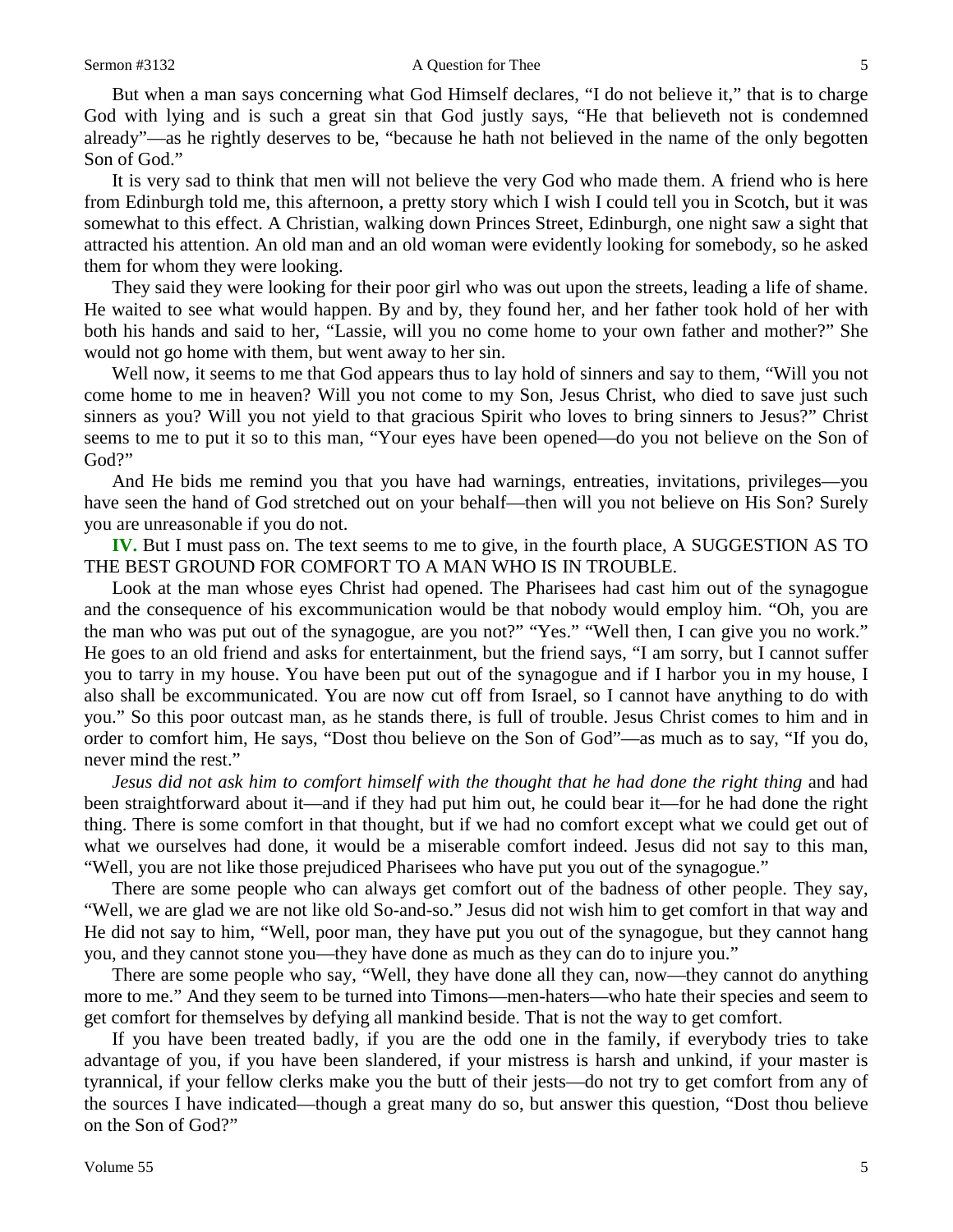If you do, then you are saved and you may well rejoice in that fact. Believer, you are one with Christ—rejoice in that. Your affliction is borne by Christ as well as by yourself—rejoice in that. And rejoice also that as Christ is with you in your suffering, you will be with Him in His glory. Even now He has fellowship with you in your low estate—so rejoice in that.

You have to go home tonight to those who mock at your religion, those who have no sympathy with you, whose every word is a taunt, and whose every look is a sneer. Then when you get home, sit down quietly by yourself and say, "My name is written in heaven, for I do believe on the Son of God. And though the world knows me not, I remember that it knew Him not. It is enough for me to share the lot that was my Lord's, for the disciple is not above his Master, nor the servant above his Lord. Believing in Jesus, I can bear and forbear, and wait until the glory is revealed, for Jesus will never fail me, nor forsake me."

If there are any of you in great trouble, I would like to remind you of this fact, that *faith in Jesus is the best cure for every care, the best balm for every wound*. Get away to Jesus—at the foot of His cross is the best place for mourners. All our other sorrows die when Jesu's sorrows are revealed. Faith in Christ is what you need beyond everything else.

**V.** The last point is this. When our Savior asked the man whose eyes He had opened, "Dost thou believe on the Son of God? it was AN INCITEMENT TO THE MAN TO CONFESS HIS LORD.

Jesus seemed to say to him, "Do not hide that great truth—do not keep that precious treasure to yourself." And straightway the man said, "Lord, I believe," and then, next, he practically proved that he meant what he said by falling down and worshipping the Lord.

My dear fellow Christians, there may be some of you who have lately been converted to Christ, but you have kept the good news to yourself. Now, believe me, if it is genuine faith in Christ, you cannot conceal it. A man may put fire into the middle of a stack of hay and tell it not to shine, lest somebody should try to put it out. But it is not in the nature of fire to hide itself, so you will soon see that blaze. It is said that fire and a cough and love cannot be hidden. And certainly that is true of the holiest sort of love—love to Jesus. It is sure to reveal itself somehow or other.

I knew a man who thought he would go to heaven alone and never tell anybody that he was a Christian. But he lived in a village where there was a prayer meeting, and he stole in once, and he liked it so much that he went again, and sat in a quiet corner where he thought nobody would see him. But the brother who was conducting the meeting said, "Will that friend in the corner be kind enough to engage in prayer?"

He shook his head—he was like a snail in his shell and he did not mean to come out in that public fashion. But when he got outside, he thought to himself, "I am afraid I have almost denied the Lord Jesus by refusing to pray when I might have done so. However," he thought, "if I am asked again, (I hope I shall not be) I think I will just pray, but I shall not say much."

He was asked another time, but again he was very timid and he did not pray. So, after the service, the leader said to him, "I am glad to see you here, dear friend, though you do not pray with us. Do you like to be here?" He answered, "Oh, yes, I enjoy it very much." "Then," said the other, "I trust you know something about the Lord." And almost before he realized what he was doing, he had told all his secret out. He could not help it.

And what is there, after all, that we should need to hide? If I really love my Savior and anybody says to me, "Thou also art one of his disciples," I ought gladly to answer, "Yes, yes, yes. And if He is not ashamed to own me as His disciple, I cannot be ashamed to own Him as my Master. Oh, that I may never put Him to shame! And certainly, to confess Him as my Savior shall never make me ashamed."

Why is it that some of you who believe in Jesus, are so backward in confessing your faith in Him? Do not profess to believe if you do not, but if you do believe in Jesus, I ask again, why are you so backward in confessing your faith? Jesus Christ said to His disciples, "Go ye into all the world and preach the gospel to every creature." And then He told them what Gospel to preach, "He that believeth and is baptized shall be saved." You see the two parts of it.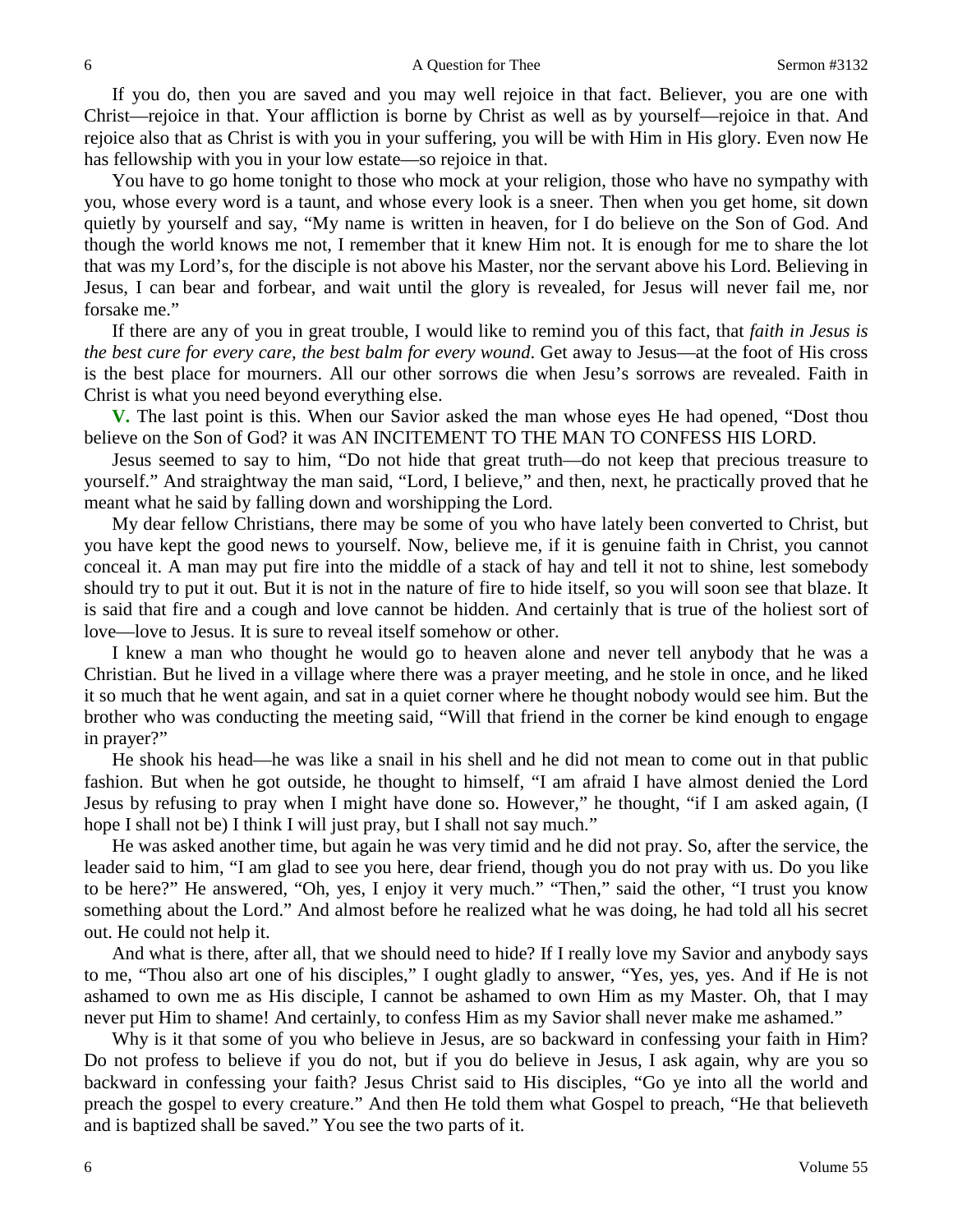"Ah!" say you, "you Baptists make a great deal of baptism." We Baptists do not make any more of baptism than the Lord Jesus Christ has done. But I was not talking about Baptists, I was talking about the words of the Lord Jesus Christ as they are recorded in the New Testament. He says, "He that believeth and is baptized shall be saved." Is not that plain?

Someone asks, "Can we not be saved without being baptized? "I am not going to answer such a question as that. My business is to bid you listen to what Jesus Christ says, "He that believeth and is baptized shall be saved." Give good heed to what Christ says, and raise no questions concerning it. For my part, I am going to run no risks and therefore I take the whole passage just as it stands. My Master alone knows the relative importance of the two parts of the message, but I am bound to deliver His message just as I have received it.

Suppose I send a servant to my front door with a message and the person to whom it is sent says to her, "Your master did not mean all that," she would naturally say, "I have nothing to do with what my master means—I have only to tell you what he said." So say I concerning what my Master said—and what He said was, "He that believeth and is baptized shall be saved."

And He has also said, "Whosoever therefore shall confess me before men, him will I confess also before my Father which is in heaven. But whosoever shall deny me before men, (which is here the same thing as not confessing Him) Him will I also deny (or, not confess), before my Father which is in heaven." Come along then, you who have been hiding yourselves. Come forth and confess that Jesus Christ is yours.

### **EXPOSITION BY C. H. SPURGEON**

### *JOHN 9*

**Verse 1.** *And as Jesus passed by, he saw a man which was blind from his birth.* 

Therefore the man could not see Jesus, but the more important matter was that Christ could see the blind man. And you, dear heart, may not yet have learned to look on Christ, but He can look on you in your blindness, and a look from Him will speedily work a wondrous change in you.

**2.** *And his disciples asked him, saying, Master, who did sin, this man, or his parents, that he was born blind?* 

Many of Christ's disciples are still occupied in asking questions that serve no practical purpose, like this one, "Master, who did sin, this man, or his parents, that he was born blind?"

**3.** *Jesus answered, Neither hath this man sinned, nor his parents:*

That is to say, sin on their part was not the cause of his blindness.

**3.** *But that the works of God should be made manifest in him.* [See sermon #2309, God's Works Made Manifest]

Human nature is a platform for the manifestation of divine work. The more in need you are, dear friend, the more room there is for God's mercy to operate upon you.

**4-7.** *I must work the works of him that sent me, while it is day: the night cometh, when no man can work. As long as I am in the world, I am the light of the world. When he had thus spoken, he spat on the ground, and made clay of the spittle, and he anointed the eyes of the blind man with the clay, and said unto him, Go, wash in the pool of Siloam, (which is by interpretation, Sent.) He went his way therefore, and washed, and came seeing."* [See Sermon #1977, The Blind Beggar of the temple and His Wonderful Cure]

Christ used very simple means to cure this man's blindness, very unlikely means, apparently, to produce the desired effect. It might have seemed, indeed, that the man would have been more in the dark than ever when his eyes were plastered over with clay, yet the Lord chose to work in that way.

And so, when the poor preacher feels as if he was nothing and nobody, and that his agency may rather hinder his Master's work than help Him, yet still his Lord can work through his weakness and get to Himself glory notwithstanding His servant's infirmities.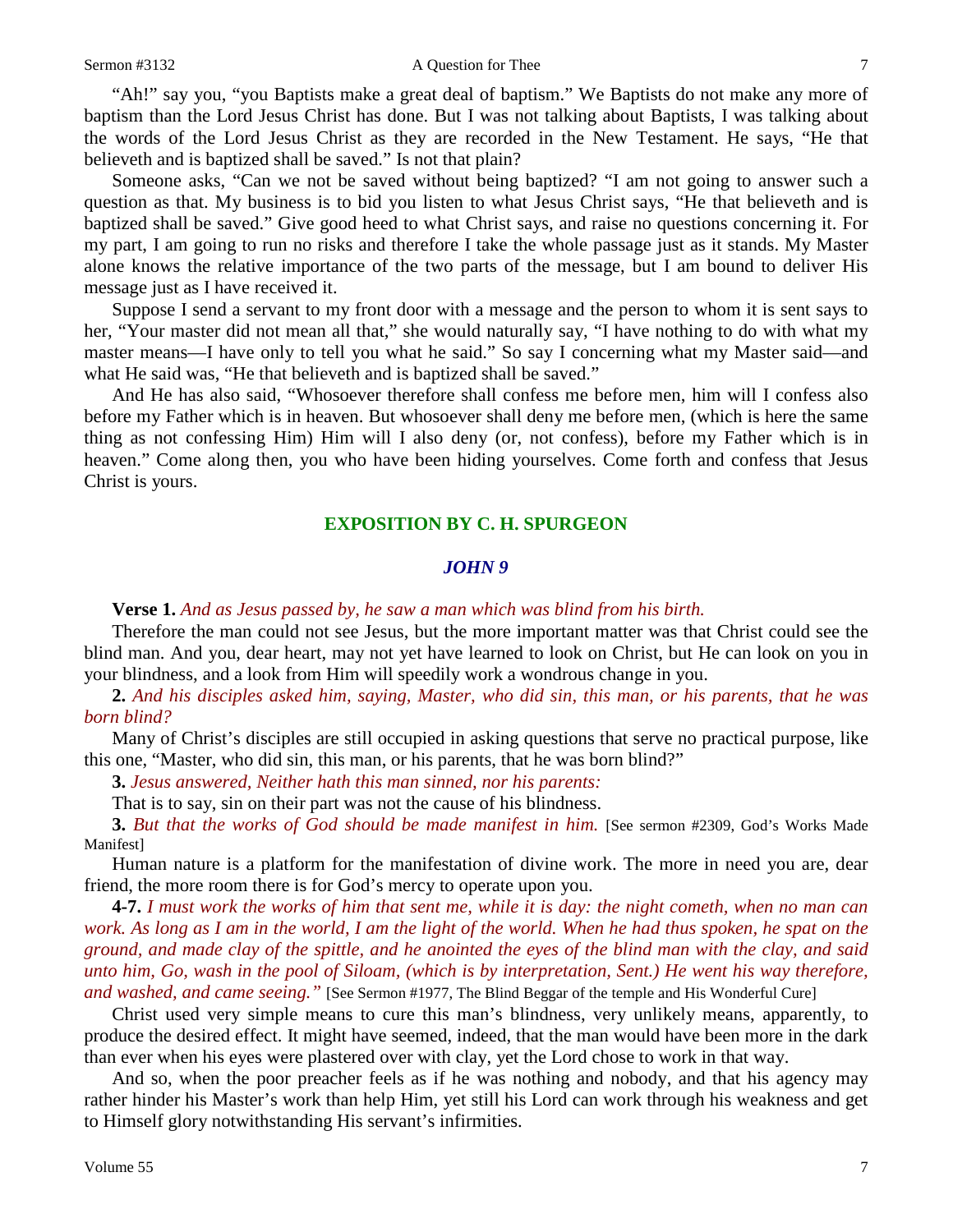**8-9.** *The neighbours therefore, and they who before had seen him that he was blind, said, Is not this he that sat and begged? Some said, This is he: others said, He is like him: but he said, I am he*.

"There is no question about my identity, I am the same man whom you have seen sitting and begging, and I now come before you with my sight fully restored."

**10-11.** *Therefore said they unto him, How were thine eyes opened? He answered and said, A man that is called Jesus made clay, and anointed mine eyes, and said unto me, Go to the pool of Siloam, and wash: and I went and washed, and I received sight.*

It was only a short story, but it was very sweet to him, and he told it with no excess of detail, but with all its salient points. He was a sharp, shrewd man of few words, but those few words were weighty. Friend, when you tell the story of Christ and His love to you, do not embellish it with flowers of speech. There is enough in what Christ has done to make it shine without any fine words of yours. The beauty of Christ's work is such that it is most adorned when unadorned.

**12.** *Then said they unto him, Where is he? He said, I know not.* 

There are a good many things concerning Christ which you may not know, but if you know that He has opened your eyes, you may be well content with the knowledge of that until He shall be pleased to reveal more about Himself to you.

**13.** *They brought to the Pharisees him that aforetime was blind*.

I am sure that this was a very distressing sight to them, for there was nothing that ever grieved their hearts more than for Christ's power to be displayed. They did not want to see the blind man whose eyes Christ had opened. If the miracle brought Christ any glory, it brought them just as much misery.

**14-15.** *And it was the sabbath day when Jesus made the clay, and opened his eyes. Then again the Pharisees also asked him how he had received his sight.*

That seemed to be the principal question with them—they always wanted to know the manner in which Christ's cures were wrought.

**15.** *He said unto them, He put clay upon my eyes, and I washed, and do see*.

That is shorter than his previous account of the miracle. When Pharisees ask a carping question, the shorter the answer, the better—it is a pity to cast pearls before swine.

**16-17.** *Therefore said some of the Pharisees, This man is not of God, because he keepeth not the sabbath day. Others said, How can a man that is a sinner do such miracles? And there was a division among them. They say unto the blind man again, What sayest thou of him, that he hath opened thine eyes? He said, He is a prophet.*

He was a brave man, who dared to say what he believed whether he offended or pleased. He did not know much, but what he did know he *did* know, and he was quite certain about it.

There are some men whose breadth of knowledge is as remarkable as its shallowness. It is like water upon the meadows when a river overflows its banks, and covers a wide area, but there is scarcely an inch of depth. Give us the narrower river that is deep and that can bear onwards to the ocean a noble fleet, rather than the wide expanse of useless, shallow water.

**18-21.** *But the Jews did not believe concerning him, that he had been blind, and received his sight, until they called the parents of him that had received his sight. And they asked them, saying, Is this your son, who ye say was born blind? how then doth he now see? His parents answered them and said, We know that this is our son, and that he was born blind: but by what means he now seeth, we know not; or who hath opened his eyes, we know not: he is of age; ask him: he shall speak for himself.* [See sermon #1393, Speak for Yourself—A Challenge]

They were timid, but they were also shrewd enough to let their son speak for himself, as he was quite able to do.

**22-24.** *These words spake his parents, because they feared the Jews: for the Jews had agreed already, that if any man did confess that he was Christ, he should be put out of the synagogue. Therefore said his parents, He is of age; ask him. Then again called they the man that was blind, and said unto him, Give God the praise: we know that this man is a sinner.*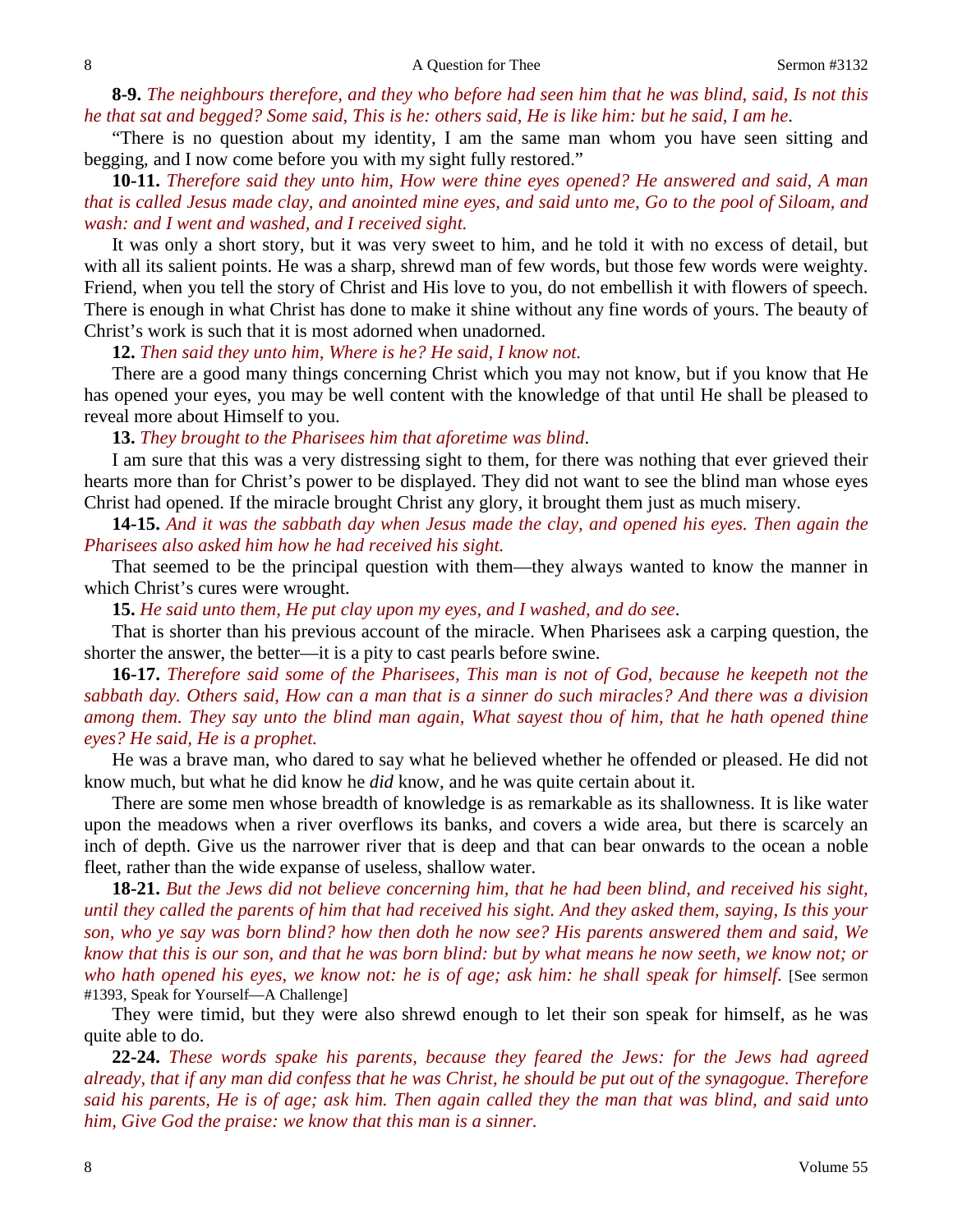They thought they could get over him by giving him a little of what they called good advice, "Praise God, but be quiet concerning this man; depend upon it, he is a sinner."

**25-28.** *He answered and said, Whether he be a sinner or no, I know not: one thing I know, that, whereas I was blind, now I see. Then said they to him again, What did he to thee? how opened he thine eyes? He answered them, I have told you already, and ye did not hear: wherefore would ye hear it again? will ye also be his disciples? Then they reviled him,* 

Of course, that is the usual way with those who are in the wrong. Abuse the plaintiff when you cannot answer his case. "Then they reviled him,"

**28-30.** *And said, Thou art his disciple; but we are Moses' disciples. We know that God spake unto Moses: as for this fellow, we know not from whence he is. The man answered and said unto them, Why herein is a marvellous thing, that ye know not from whence he is, and yet he hath opened mine eyes.*

Where could He have come from but from God? Who could have wrought such a miracle unless He had been sent from God?

**31-33.** *Now we know that God heareth not sinners: but if any man be a worshipper of God, and doeth his will, him he heareth. Since the world began was it not heard that any man opened the eyes of one that was born blind. If this man were not of God, he could do nothing.*

That was very forcibly spoken. Oh, that all of us, whose eyes Christ has opened, would speak for Him as bravely as this man did! Our cure has been quite as clear and quite as notable as His was, so let us not be ashamed to testify for Him before gainsayers and opposers.

**34.** *They answered and said unto him, Thou wast altogether born in sins, and dost thou teach us?* 

"Such learned men as we are, with such culture and such penetration as we have, 'dost *thou* teach us?"

#### **34.** *And they cast him out.*

It was a great mercy for him that they did excommunicate him. One of the greatest blessings that could come to him was that of being cast out of the synagogue, and being cast out of the society of such men as those Pharisees were.

**35.** *Jesus heard that they had cast him out;*

Jesus knew all that had happened to this man, but someone probably related the story to Him. And our Lord knows all about each one of us and He knows whether anyone here is suffering for His sake or for the truth's sake. Jesus knew that they had cast him out;

**35.** *And when he had found him,*

For He always finds those whom the world or false professors have cast out,

**35-36.** *He said unto him, Dost thou believe on the Son of God? He answered and said, Who is he, Lord, that I might believe on him?*

He was a sensible man and he had the sense to perceive that knowledge rightly used leads to faith. He desired to know in order that he might believe. And if you ever say that you cannot believe, but are anxious to do so, then make inquiry as to what is to be believed—examine the evidence concerning it and so faith will come to you by the operation of God's good Spirit.

**37-40.** *And Jesus said unto him, Thou hast both seen him, and it is he that talketh with thee. And he said, Lord, I believe. And he worshipped him. And Jesus said, For judgment I am come into this world, that they which see not might see; and that they which see might be made blind. And some of the Pharisees which were with him heard these words, and said unto him, Are we blind also?*

"Are *we* blind?" It seemed impossible to them that it could be so. Jesus answered them with scathing words:

**41.** *Jesus said unto them, If ye were blind, ye should have no sin: but now ye say, We see; therefore your sin remaineth.* 

"If what you have done had been done in utter ignorance, you would have been comparatively guiltless. But you have sinned against light and knowledge, with a most determined antipathy to the grace of God and therefore your sin remains in all its scarlet hue to condemn you."